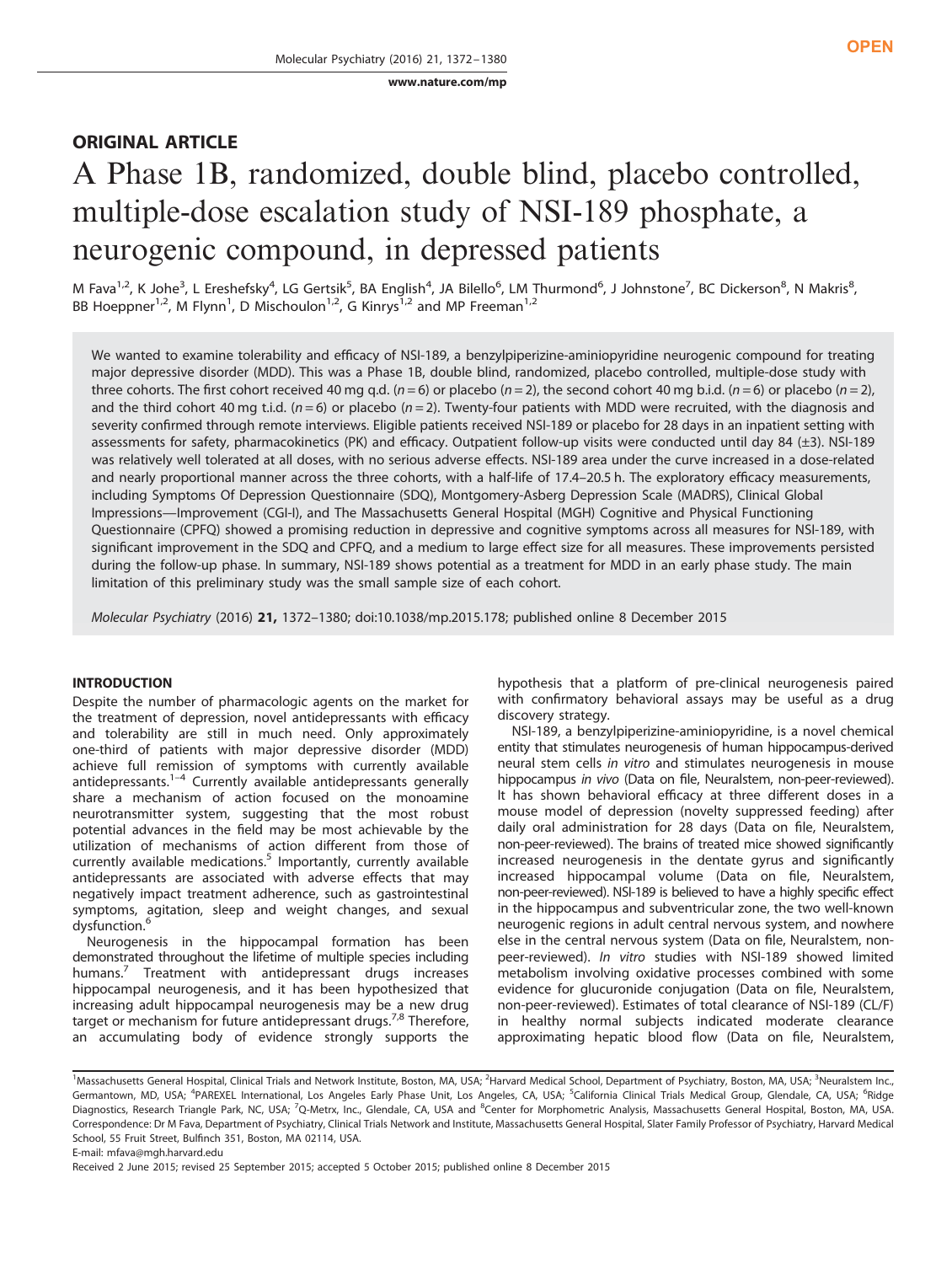

Figure 1. Consort chart.

non-peer-reviewed). Urine samples from preclinical or clinical testing have not been analyzed.

This double blind, randomized, placebo controlled, multiple-ascending dose study with three cohorts was designed to primarily address safety and PK objectives in MDD patients. The primary goal of the study was to identify the maximum safe dose of NSI-189 that could be administered for at least 28 days in MDD patients and to determine multiple dose/steady-state PK. Second, exploratory analyses of its effects on depressive symptoms and quantitative electroencephalogram (qEEG) measures were conducted, as well as hippocampal volumetric changes.

# MATERIALS AND METHODS

This was a double blind, randomized, placebo controlled, multiple-dose study to assess the safety and PK of NSI-189 phosphate in patients with MDD. The study was performed in male and female patients 18–60 years of age, inclusive, diagnosed with MDD, recurrent, as per the Diagnostic and Statistical Manual of Mental Disorders (DSM-IV-TR) criteria and confirmed by the Structured Clinical Interview for DSM-IV specific for Clinical Trials (SCID-CT). Staff psychiatrists/psychologists at the MGH Clinical Trials Network and Institute performed independent remote SAFER (state versus trait; assessability; face validity; ecological validity; and rule of three Ps (pervasive, persistent, and pathological)) interviews<sup>9,10</sup> for screened patients who the sites deemed eligible for randomization to confirm validity of the diagnosis of MDD and eligibility for the study. The study implementation, including magnetic resonance imaging (MRI) and qEEG assessments, and patient recruitment was conducted at the Parexel Los Angeles Early Phase Clinical Unit. After complete description of the study to the subjects, written informed consent was obtained by each participant. Patients at screening were either medication free with a history of taking antidepressant medication(s) in the past for their depressive disorder, or were allowed to be on antidepressant medication(s). Eligible patients on antidepressants were admitted to the unit on day − 5 to complete a wash-out period, and were reconfirmed for eligibility at the baseline assessments. Eligible patients not on antidepressant medication when enrolled in the study were admitted to the unit on day −2 for reconfirmation of eligibility and baseline assessments.

Twenty-four patients were planned for enrollment into three dose groups (40 mg q.d., 40 mg b.i.d., and 40 mg t.i.d.) with eight patients per cohort. Within each cohort (with at least three female patients), six patients were randomized to NSI 189 phosphate and two patients were randomized to placebo, in this double blind, randomized, placebo controlled, multiple-dose study with three ascending cohorts ( $N= 24$ ) (Figure 1).

The randomization code was provided by Max Neeman International, India, before the study. Two sets of sealed code break envelopes were supplied. One set was kept at the Clinical Unit and the other set was sent to the PAREXEL Pharmacovigilance reporting department. Dose escalation by titrating from 40 mg q.d. to 40 mg b.i.d. and 40 mg t.i.d. drug administration was based on pre-clinical findings demonstrating central nervous system-related adverse events in animals associated with  $C_{\rm max}$ (Data on File, Neuralstem). Prior Phase 1 clinical studies with doses of NSI-189 up to 80 mg as a single dose demonstrated no drug-related adverse events (Data on File, Neuralstem). Therefore, to reduce the risk of possible peak-related adverse events, split daily dosing was used to permit higher exposures of NSI-189 without increasing the risk of peak-related adverse events (AEs). During the study, patients underwent a screening visit (day  $-37$  to  $-6$ ), Admission and washout (day  $-5$  to  $-1$ ) for patients treated with antidepressant medication(s) at screening and (day − 2 to − 1) for patients not being treated with antidepressant medication(s) at screening, in-house double-blind dosing (day 1 to 28), and follow up and end-of-study visits (day 35 (±3), day 42 (±30), day 49 (±3), day 70 (±3), day 56  $(\pm 3)$  and day 84  $(\pm 3)$  (end of study)). During the in-house dosing, safety, PK and PD assessments took place relative to dosing. In addition to having the study IRB approved, a Safety Monitoring Board reviewed 7-day safety data of all patients within each dose cohort, before proceeding to the next ascending dose cohort, according to the safety stopping criteria outlined in the protocol. A total of eight patients were on psychotropic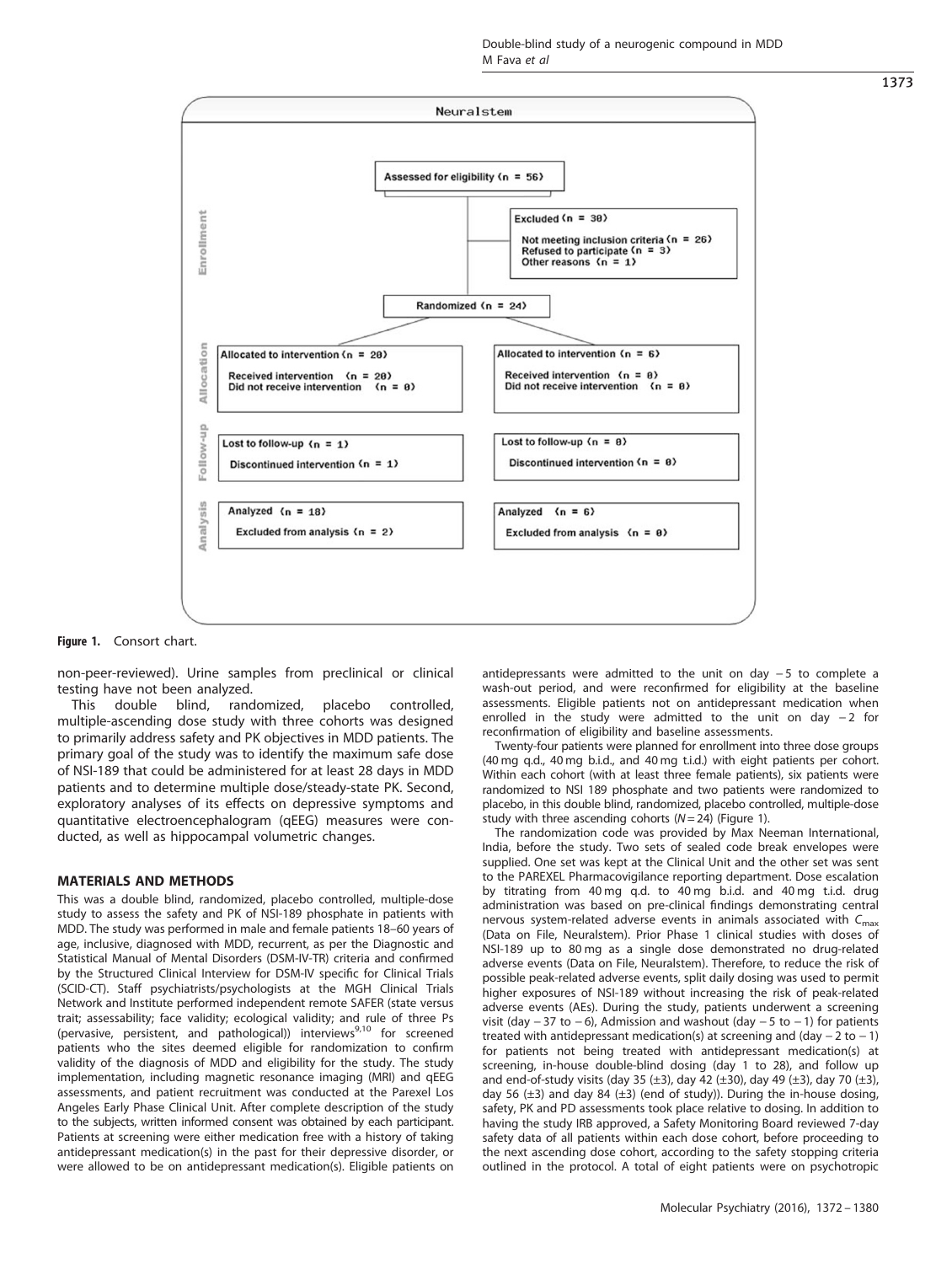medications requiring tapering off before randomization per protocol. A total of six patients were restarted on psychotropic medications post day 28. There were two patients who were initiated on different antidepressants than the ones they originally were titrated off.

# Inclusion criteria

Patients who met the following criteria were considered eligible to participate in the study:

- (1) Males and females 18–60 years of age, inclusive.
- (2) Diagnosis of MDD, recurrent, as per the DSM-IV-TR criteria and confirmed by the Structured Clinical Interview-Clinical Trials. Their major depressive episode was confirmed via SAFER interview administered by remote, independent raters.
- (3)  $MADRS<sup>11</sup> score of 15–30, inclusive, at screening and baseline, confirmed$ via independent interview administered by remote, independent raters.
- (4) The following applied to female patients only: non-pregnant, non-lactating females of childbearing potential who agreed to use medically acceptable forms of birth control from screening until the end of study.
- (5) The following applied to male subjects: male subjects with a female partner of childbearing potential were required to use an effective method of birth control or practice abstinence during this study and for 3 months following discontinuation of study medication.
- (6) Body mass index of  $\geq$  19.5 and  $\leq$  35.0 kg/m<sup>2</sup> at screening. Bodyweight must be  $>$  50 kg.

# Exclusion criteria

Patients meeting one or more of the following criteria were not considered eligible to participate:

- (1) Clinically significant history or evidence of cardiovascular, respiratory, hepatic, renal, gastrointestinal, endocrine, neurological, immunological, dermatological or psychiatric disorder(s), including substance abuse or dependence, or other major disease.
- (2) Clinically significant suicidal or homicidal ideation or behavior currently or during the preceding 6 months.
- (3) Clinically significant abnormal clinical laboratory tests or ECGs.
- (4) Regular use of any tobacco product exceeding 10 cigarettes or their equivalent within 3 months before day 1.

#### Efficacy measures

The following measures were administered with both clinicians and patients being blind to treatment assignment:

- (1) Montgomery-Asberg Depression Rating Scale (MADRS):<sup>11</sup> this 10-item clinician-rated instrument measures depression severity.
- (2) CGI-S and Improvement (CGI-I) Scales[.12](#page-8-0) These clinician-rated scales rate the severity of the disorder and the global improvement as the beginning of the study.
- (3) SDO:<sup>[13](#page-8-0)</sup> This validated self-rating instrument has 44 items on a scale of 1–6, measuring multiple depressive symptom domains.
- (4) MGH CPFQ:<sup>[14](#page-8-0)</sup> this is a brief (7-item), validated self-report inventory to assess rates of significant cognitive symptoms such as memory, attention and executive functioning difficulties.

#### Hippocampal and amygdala volumes

Structural MRI scans were acquired using a GE Signa, 1.5 T Excite HD MRI (GE Medical Systems, Milwaukee, WI, USA) with a 16-channel head coil. During scanning, the participant's head was immobilized using tight foam padding to minimize motion. Each participant underwent sagittal T1-weighted, three-dimensional, non-contrast enhanced, inversion recovery high-resolution spiral imaging (IR-SPGR) sequence, with the following acquisition parameters: 1-mm-isotropic voxel size, inversion time 500 ms, repetition time 8.5 ms, echo time 3.75 ms, flip angle 10 deg and field of view 192 $\times$ 192 mm, slice thickness 1.2 mm, number of slices 170. Four scans were obtained for each subject at baseline, day 28, 56 and 84. MRI data were processed using the standard longitudinal processing stream in FreeSurfer 5.3 (Massachusetts General Hospital, Boston, MA, USA).<sup>[15](#page-8-0)</sup> The automated segmentation procedures were used to segment the left and right hippocampal and amygdala formation for each subject at each time point. Each subject's scan and segmentation were visually inspected by a trained operator to confirm accuracy according to a previously published protocol.[16](#page-8-0) No manual edits were performed. Hippocampal and amygdala volume measurements were obtained for each subject at each time point (in mm<sup>3</sup>). Because of technical problems with scan acquisitions, data were not available for  $n = 3$  at day 84 (two placebo, one NSI-189).

#### Peripheral biomarker and pharmacokinetic assessments

Pharmacokinetics. Per protocol, plasma concentrations of NSI-189 were collected at specified time points relative to NSI-189 dosing at day 1 up to day 84. Blood samples for the determination of the plasma concentrations of NSI-189 were collected before dose administration (predose) on day 1 and then throughout the 31 days, and 3 days after the last dose on day 28. Full profiles were measured on day 1, after either 1, 2, or 3 doses, on day 14, and after the last dose on day 28. Samples were measured using a validated LC/MS/MS method by WIL Research (Ashland, OH, USA). Pharmacokinetic parameters for NSI-189 in plasma were calculated using non-compartmental analysis using individual patient concentrations vs time graphs using SAS for Windows (Version 9.3, SAS Institute, Cary, NC, USA). The lower limit of quantitation for NSI-189 in human plasma was 1 ng ml<sup>-1</sup>. In this study, PK was not evaluated on fasted subjects. In the previous, Phase 1a study, PK was done after overnight fasting and, in a substudy, we compared PK of fasted vs fed. Food did not affect the overall drug exposure or the Cmax (Data on File, Neuralstem). Therefore, in the current study, PK was conducted without overnight fasting. Subjects were dosed 1–4 h before meal and no food was provided for 2 h post dose.

Peripheral biomarkers. Each subject had a blood sample drawn at the indicated time points ranging from − 5 to 84 days post treatment. Plasma was stored frozen at ≤ − 70 °C until shipment to Ridge Diagnostics (Research Triangle Park, NC, USA) for analysis. Plasma samples were tested by immunoassay for plasma levels of 10 biomarkers (alpha-1-antitrypsin (A1AT), apolipoprotein C3 (ApoC3), brain-derived neurotrophic factor, cortisol, epidermal growth factor, myeloperoxidase, prolactin, resistin, soluble tumor necrosis factor receptor type 2, and thyroid stimulating hormone). The majority of the analytes were measured by enzyme-linked immunosorbent assay, whereas A1AT and apolipoprotein C3 were measured by turbidimetric assays developed by Ridge. There was no difference in the frequency of blood draws between placebo and active subjects. The site staff was blinded to treatment nature. However, the peripheral biomarker analysis was carried out in frozen samples once the study was completed and the study was unblinded. Therefore, biomarker levels of each analyte were measured at specified intervals for each subject from day 1 through day 84 treated with NSI-189 ( $n = 18$ ) for 28 days. Biomarker levels in patients who received placebo ( $n = 6$ ) were instead measured only twice (baseline and day 28) during that time period.

Safety and qEEG. Safety EEG assessments were obtained for all cohorts at screening visit, day 1, 14 and 28, at 1 h and 3 h post dose, bracketing the  $T_{\text{max}}$  of NSI-189 and were relative to the dosing frequency (that is, 40mg q.d. after first dose, every morning; 40 mg b.i.d. after 2nd dose, early evening; and 40 mg t.i.d. after the third dose of the day, after midnight). In addition safety EEG assessments were performed at days 3 and 7 for the 40 mg b.i.d. and 40 mg t.i.d. cohorts only. Digital EEGs (Cadwell Laboratories, Kennewick, WA, USA) were recorded with subjects resting with eyes closed using 19 scalp electrodes placed according to the International 10/20 System, and including ECG, and eye movement monitoring. Further, EEG recordings obtained at the baseline visit and 6 h post-dose on day 14 and 28 were analyzed using power spectral analysis. Physiological and instrumentation artifacts were identified and removed from EEG files manually by an experienced technologist. Epochs of cleaned EEG data are submitted to power spectral analyses using Brain Vision Analyzer software (Brain Products, Gilching, Germany) and results were banded over the 4–6, 6–8, 8–10 and 10–12 Hz frequency ranges for each recording electrode.

#### Statistical analyses

Differences across cohorts in clinical and demographic characteristics were analyzed using  $\chi^2$  test for categorical variables and analysis of variance for continuous variables. Spontaneous adverse events were descriptively tabulated. With respect to the exploratory analyses of efficacy, the three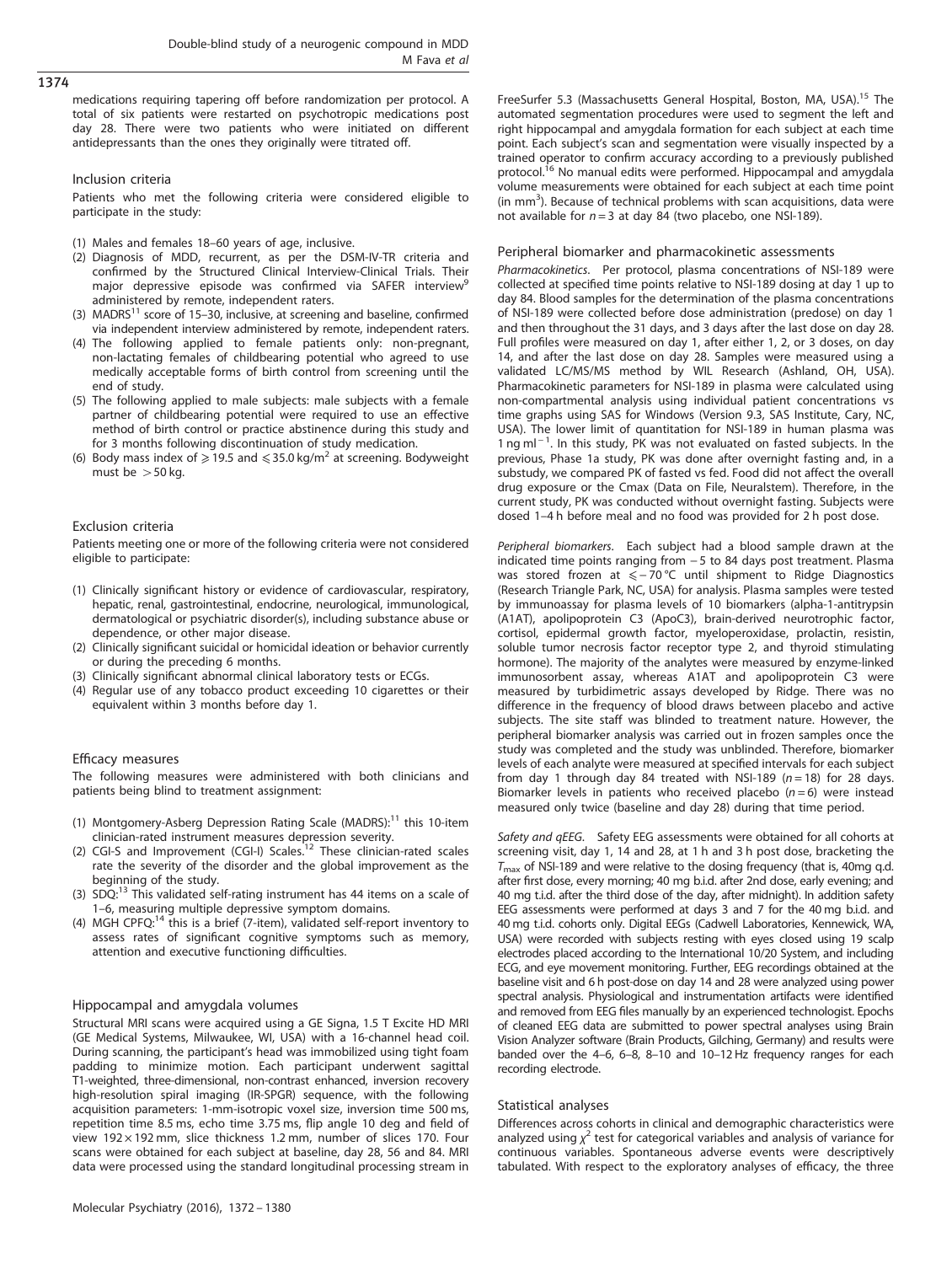|                                             | Pooled placebo $(n = 6)$<br>N(96) | 40 mg g.d. ( $n = 6$ )<br>N(%) | 40 mg b.i.d. ( $n = 6$ )<br>N(96) | 40 mg t.i.d. $(n = 6)$<br>N(96) | P                    |
|---------------------------------------------|-----------------------------------|--------------------------------|-----------------------------------|---------------------------------|----------------------|
| Ethnic origin, n (%)                        |                                   |                                |                                   |                                 |                      |
| Caucasian                                   | 4(66.6)                           | 3(50.0)                        | 2(33.3)                           | 2(33.3)                         | 0.604 <sup>a</sup>   |
| African American                            | 0(0.0)                            | 2(33.3)                        | 3(50.0)                           | 2(33.3)                         |                      |
| Hispanic                                    | 2(33.3)                           | 1(16.6)                        | 1(16.6)                           | 1(16.6)                         |                      |
| Asian                                       | 0(0.0)                            | 0(0.0)                         | 0(0.0)                            | 1(16.6)                         |                      |
| Gender, n (%)                               |                                   |                                |                                   |                                 | $0.262$ <sup>a</sup> |
| Male                                        | 5(83.3)                           | 2(33.3)                        | 3(50.0)                           | 2(33.3)                         |                      |
| Female                                      | 1(16.6)                           | 4(66.6)                        | 3(50.0)                           | 4(66.6)                         |                      |
| Age (year), mean (s.d.)                     | 28.20 (4.75)                      | 34.00 (3.50)                   | 38.50 (12.94)                     | 40.50 (9.92)                    | 0.098 <sup>b</sup>   |
| MADRS total score at screening, mean (s.d.) | 25.20 (2.93)                      | 26.00 (3.35)                   | 26.83 (2.64)                      | 24.83 (2.56)                    | 0.636 <sup>b</sup>   |

cohorts were combined to increase power so that the placebo group had six subjects, and the NSI-189 group (all doses) had 18 subjects. Analysis of covariance was used for the following dependent variables: CGI-I, MADRS, SDQ, CPFQ and hippocampal and amygdala volumes observed at day 28 (end of treatment) and day 84 (end of follow-up). Covariates were the baseline values to adjust for initial differences (for CGI-I, day 7 was used as covariate). Excluding  $n = 2$  early termination patients (replaced) and incomplete follow-up (that is, missing day 84) for  $n = 2$  (not replaced). Effect sizes were estimated using Cohen's<sup>[17](#page-8-0)</sup> d group mean differences:  $d = 0.20$  (small);  $d = 0.50$  (medium);  $d = 0.80$  (large). A post hoc analysis was conducted on the hippocampal and amygdala volume data, as data were missing for two out of six placebo patients at day 84. Thus, a repeated measures analysis of variance (ANOVA) was conducted in the pooled NSI-189 group only to test if there was a trend over time. Data analyses for qEEG measures were based on repeated-measures analysis of variance and Student's t as appropriate. Logistic regressions were carried out to analyze the peripheral biomarkers.

# RESULTS

The study successfully recruited 24 MDD patients. Table 1 summarizes the clinical and demographic characteristics of the sample. The patients assigned to placebo in the three cohorts were numerically younger than patients assigned to active treatment. Among the pooled active group patients  $(n = 18)$ , seven (38.9%) were Caucasian, seven (38.9%) were African-American, three (16.7%) were Hispanic and one (5.6%) was Asian, compared with the pooled placebo group, where four (66.6%) were Caucasian, zero (0%) were African-American, 2 (33.3%) were Hispanic and zero (0%) were Asian. With respect to gender, seven (38.9%) of the pooled active group patients ( $n = 18$ ) were males vs seven (83.3%) of the pooled placebo group ( $n = 6$ ). Two patients dropped out of the study post randomization, and both were replaced. The first patient was screened on 24 May 2012, and the first dosing was 12 June 2012. The last subject, last visit was on 13 November 2013 (Table 1).

With respect to the primary aim of the study, NSI-189 was well tolerated supporting the dose escalation up to 40 mg t.i.d. by the Safety Monitoring Board. [Table 2](#page-4-0) summarizes the spontaneously reported adverse events. Administration of 40 mg doses of NSI-189 q.d., 40 mg b.i.d. and 40 mg t.i.d. for 28 days resulted in accumulation consistent with the mean  $T_{1/2}$  of 17.4 ± 3.06,  $20.5 \pm 3.51$  and  $18.6 \pm 4.14$  h, respectively. Steady state was reached after 96–120 h, consistent with the  $T_{1/2}$  and independent of the dosing regimen. [Figures 2](#page-4-0), [3](#page-4-0), [4](#page-5-0) provide the pharmacokinetics curves obtained with the study. The predicted accumulation for the q.d. regimen was in good agreement with the observed values based on  $C_{\text{max}}$  and area under the curve (AUC) (0-τ), whereas those for the b.i.d. and t.i.d. regimens were roughly proportional. Day 28 AUCs (0-24) were  $1144 \pm 276$ , 2791  $\pm$  1443 and  $4384 \pm 1217$  h × ng ml<sup>-1</sup> for the q.d., b.i.d. and t.i.d. regimens, respectively. Mean time to maximal peak concentration  $(T_{\text{max}})$ ranged from 1–2 h at day 1 and 28. There were no obvious pharmacokinetic differences between males and females ([Table 2\)](#page-4-0).

# **Efficacy**

With respect to the exploratory efficacy assessments, [Figure 5a](#page-5-0) shows the results of the analyses of the SDQ. There was a significantly greater reduction in depressive symptoms at day 28 (the end of the double-blind phase) in the pooled NSI-189 patients compared with the placebo-treated patients on the SDQ. The significant advantage of the pooled NSI-189 patients compared with the placebo-treated patients was maintained through the end of the follow-up period (day 84). [Figures 5b and c](#page-5-0) show trends toward significantly greater reduction in depressive symptoms as measured by the MADRS and the CGI-I at day 28. These trends were maintained through the end of the follow-up period (day 84), although the differences between drug and placebo were not statistically significant. These treatment responses were for the most part in patients who did not restart prior treatments, if they were on any. For the remainder of the patients, the treatments that were restarted were considered not or only partially effective prestudy. [Figure 5d](#page-5-0) demonstrates the significant reduction in symptoms on the CPFQ at day 28 in the pooled NSI-189 patients compared with the placebo-treated patients, maintained until the end of the follow-up period. The effect sizes detected with the four depression outcome measures ranged from 0.57 (CGI-I) to 0.90 (SDQ), 0.94 (CPFQ), and 0.95 (MADRS), consistent with a medium to large effect size [\(Figures 5a](#page-5-0)–d).

#### Hippocampal and amygdala volumes

[Figures 6a](#page-6-0)–d describe the means over time of the hippocampal and amygdala volumes. Analysis of covariance results did not show significant differences in hippocampal volume at day 28 (left:  $F(1,21) = 0.06$ ,  $P = 0.80$ ; right:  $F(1,21) = 0.71$ ,  $P = 0.41$ ) or day 84 (left:  $F(1,18) = 1.25$ ,  $P = 0.28$ ; right:  $F(1,18) = 4.17$ ,  $P = 0.06$ ) between the pooled NSI-189 and placebo-treated patients. Results were also non-significant for the control site, the amygdala, at day 28 (left:  $F(1,21) = 4.30$ ,  $P = 0.05$ ; right:  $F(1,21) = 0.63$ ,  $P = 0.44$ ) or day 84 (left:  $F(1,18) = 0.00$ ,  $P = 0.98$ ; right:  $F(1,18) = 0.01$ ,  $P = 0.91$ ). The post hoc repeated measures analysis of variance suggested a modest but not statistically significant increase in the left hippocampal volume in the NSI-189-treated patients ( $b = 0.35$ ,  $P = 0.12$ ), but not the right side (right:  $b = -0.03$ ,  $P = 0.82$ ). In the control site, the trend was non-significant on the left side ( $b = -0.03$ ,  $P = 0.74$ ), and significant on the right side ( $b = 0.32$ ,  $P = 0.049$ ).

Molecular Psychiatry (2016), 1372 – 1380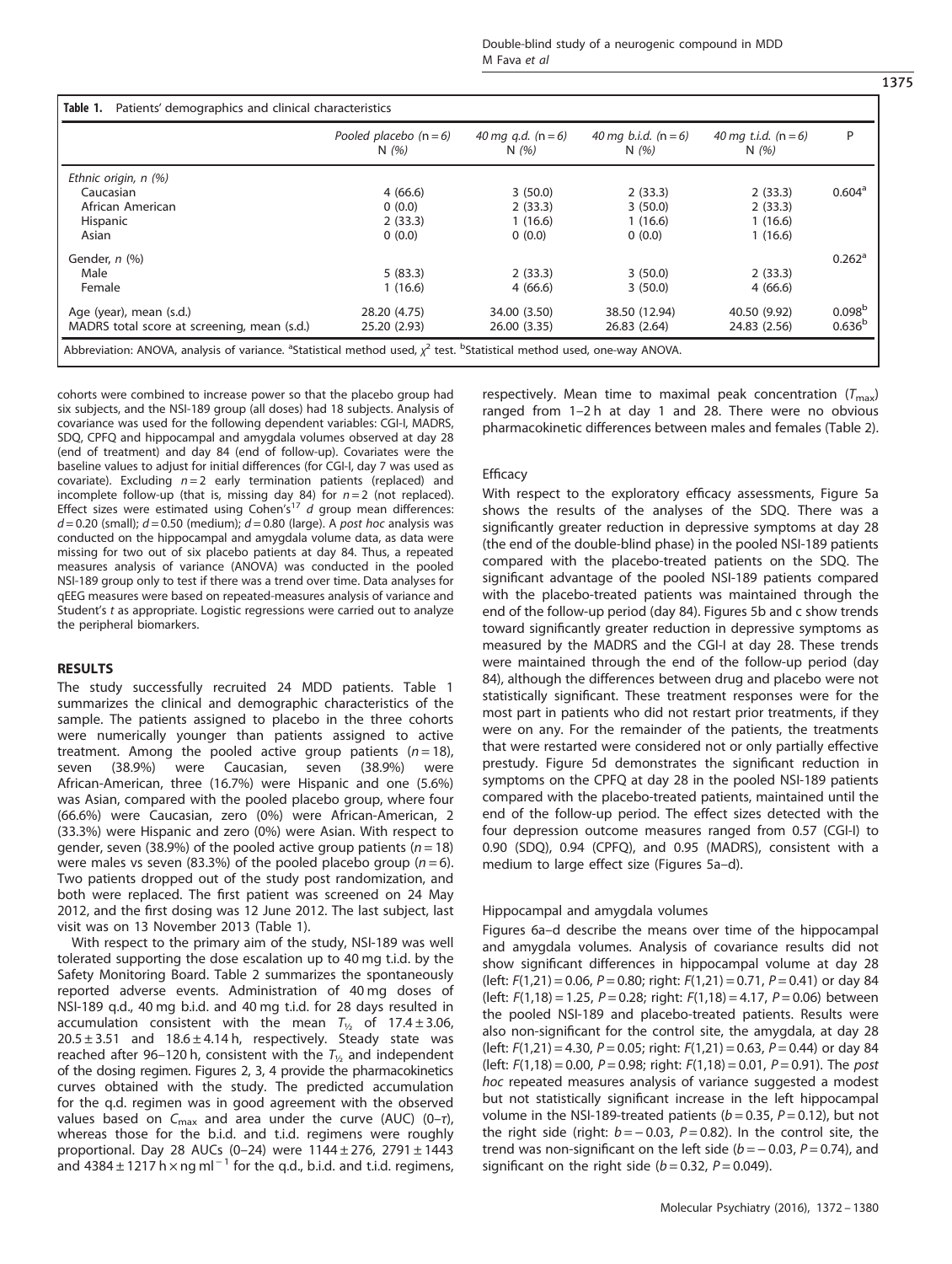<span id="page-4-0"></span>1376

| Side effect                            | Pooled placebo  | 40 mg g.d.<br>$(n = 6) N$ (%) | 40 mg b.i.d.<br>$(n = 6) N (%)$ | 40 mg t.i.d.<br>$(n = 6) N (%)$ | Pooled active<br>$(n = 18) N(%)$ | Pooled placebo<br>$(n = 6) N(% )$ |
|----------------------------------------|-----------------|-------------------------------|---------------------------------|---------------------------------|----------------------------------|-----------------------------------|
|                                        | $(n = 6) N$ (%) |                               |                                 |                                 |                                  |                                   |
| Autonomic                              |                 |                               |                                 |                                 |                                  |                                   |
| Dry mouth                              | $0(0\%)$        | $0(0\%)$                      | 2(33.3%)                        | $0(0\%)$                        | $2(11.1\%)$                      |                                   |
| Palpitation                            | $0(0\%)$        | 1(16.7%)                      | $0(0\%)$                        | $0(0\%)$                        | $1(5.6\%)$                       |                                   |
| CNS/psychiatric                        |                 |                               |                                 |                                 |                                  |                                   |
| Headache                               | 3 (50.0%)       | 3 (50.0%)                     | 3 (50.0%)                       | $3(50.0\%)$                     | $9(50\%)$                        | 3(50%)                            |
| <b>Dizziness</b>                       | 1(16.7%)        | $0(0\%)$                      | 1(16.7%)                        | 4(66.7%)                        | 5(27.8%)                         | 1(16.7%)                          |
| Somnolence                             | 1(16.7%)        | 3 (50.0%)                     | 1(16.7%)                        | 1(16.7%)                        | 5 (27.8%)                        | 1(16.7%)                          |
| Fatigue                                | $0(0\%)$        | 1(16.7%)                      | $0(0\%)$                        | $0(0\%)$                        | $1(5.6\%)$                       |                                   |
| Restlessness                           | $0(0\%)$        | $0(0\%)$                      | $0(0\%)$                        | 1(16.7%)                        | $1(5.6\%)$                       |                                   |
| Poor quality of sleep                  | $0(0\%)$        | 1(16.7%)                      | $0(0\%)$                        | $0(0\%)$                        | $1(5.6\%)$                       |                                   |
| Nightmare/vivid dream                  | $0(0\%)$        | 1(16.7%)                      | 1(16.7%)                        | 1(16.7%)                        | 3 (16.7%)                        |                                   |
| Paresthesia                            | $0(0\%)$        | 1(16.7%)                      | $0(0\%)$                        | 1(16.7%)                        | $2(11.1\%)$                      |                                   |
| Insomnia                               | $0(0\%)$        | 1(16.7%)                      | 1(16.7%)                        | 1(16.7%)                        | 3 (16.7%)                        |                                   |
| Irritability                           | $0(0\%)$        | 1(16.7%)                      | $0(0\%)$                        | $0(0\%)$                        | $1(5.6\%)$                       |                                   |
| Difficulty concentrating               | 1(16.7%)        | $0(0\%)$                      | $0(0\%)$                        | $0(0\%)$                        |                                  | 1(16.7%)                          |
| Hyperthymia                            | 1(16.7%)        | $0(0\%)$                      | $0(0\%)$                        | $0(0\%)$                        |                                  | 1(16.7%)                          |
| Gastrointestinal                       |                 |                               |                                 |                                 |                                  |                                   |
| Dyspepsia                              | 1(16.7%)        | $0(0\%)$                      | $0(0\%)$                        | $0(0\%)$                        |                                  | 1(16.7%)                          |
| Abdominal pain                         | 1(16.7%)        | $0(0\%)$                      | $0(0\%)$                        | $0(0\%)$                        |                                  | 1(16.7%)                          |
| Nausea                                 | $0(0\%)$        | $0(0\%)$                      | $0(0\%)$                        | 2(33.3%)                        | $2(11.1\%)$                      |                                   |
| Skin and subcutaneous tissue disorders |                 |                               |                                 |                                 |                                  |                                   |
| Skin pain                              | $0(0\%)$        | 1(16.7%)                      | $0(0\%)$                        | $0(0\%)$                        | $1(5.6\%)$                       |                                   |
| Rash                                   | $0(0\%)$        | $0(0\%)$                      | $0(0\%)$                        | 1(16.7%)                        | $1(5.6\%)$                       |                                   |

Abbreviations: AE, adverse events; CNS, central nervous system; EEG, electroencephalogram. <sup>a</sup>Number of subjects experiencing an AE which were assessed by the Site Investigator as possibly, probably or definitely related to study drug during the trial period. One placebo subject (#601) who was withdrawn on day 8 owing to abnormal EEG and one b.i.d. subject (#607) who withdrew consent on dy 1 for personal reasons are excluded from this table but are included in the Supplementary Table S1.



Figure 2. Mean ± s.e. plasma concentrations of NSI-189 on days 1, 14 and 28 during oral administration of 40 mg Q24H to subjects with MDD —linear axes (left panel) and semi-logarithmic axes (right panel). MDD, major depressive disorder.



Figure 3. Mean ± s.e. plasma concentrations of NSI-189 on days 1, 14, and 28 during oral administration of 40 mg Q12H to subjects with MDD —linear axes (left panel) and semi-logarithmic axes (right panel). MDD, major depressive disorder.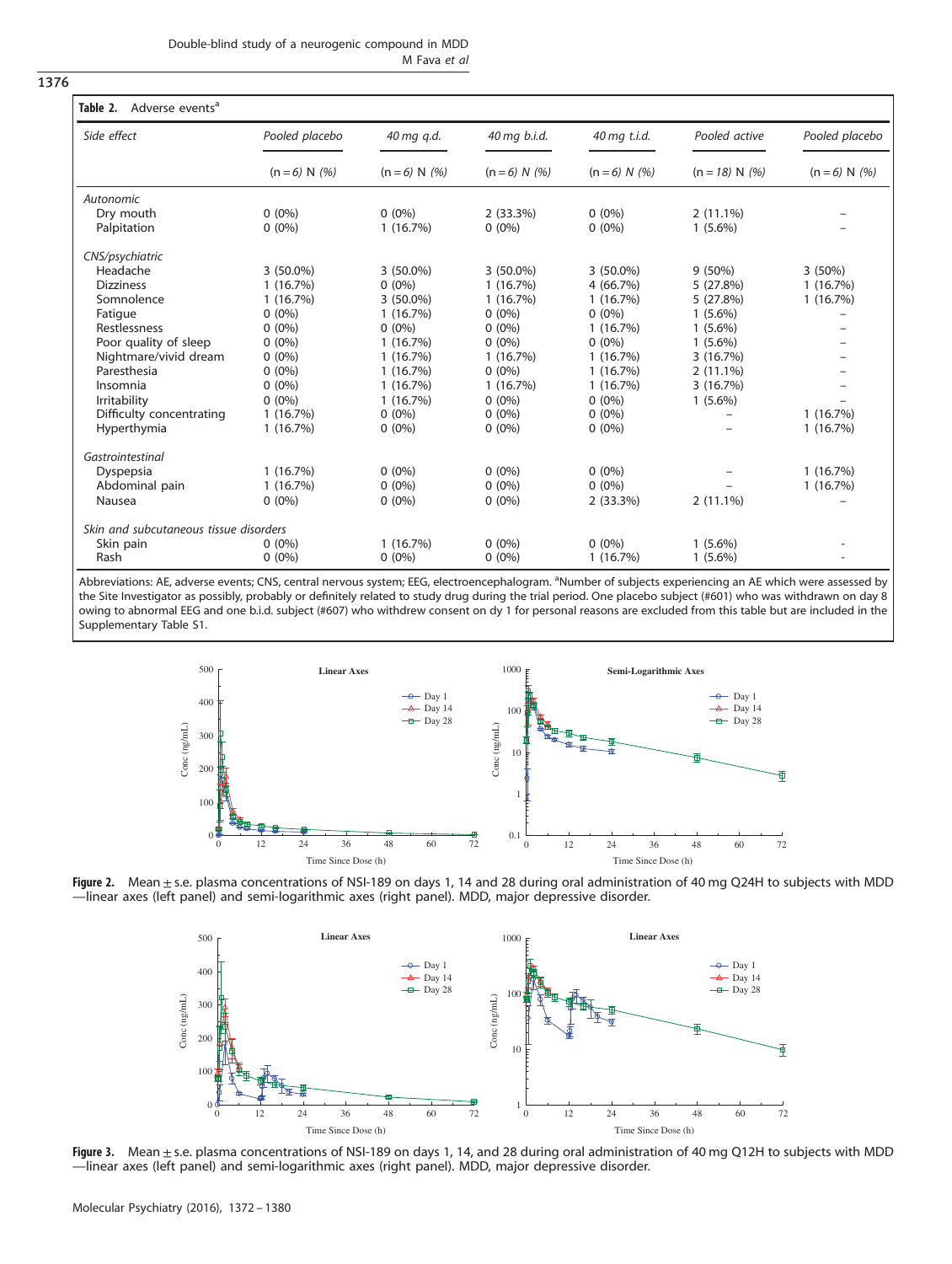Double-blind study of a neurogenic compound in MDD M Fava et al

<span id="page-5-0"></span>

Figure 4. Mean ± s.e. plasma concentrations of NSI-189 on days 1, 14, and 28 during oral administration of 40 mg Q8H to subjects with stable depression — linear axes (left panel) and semi-logarithmic axes (right panel). MDD, major depressive disorder.



Figure 5. (a-d) Efficacy outcomes in means over time.

# Peripheral biomarker assessments

Plasma levels of a subset of biomarkers at baseline did partially predict the clinical outcome after 28 days of treatment. Of the 18 active patients who completed the study, 2 were non-responders in that their MADRS score remained within the original moderate depression classification (MADRS score 20–34). Twelve<sup>[13](#page-8-0)</sup> treated patients were designated responders, defined as those who had either 50% drop in MADRS score or returned to a normal range (MADRS score 0–6). Four (4) patients were designated partial responders since the post-treatment MADRS score indicated a change from moderate to mild depression. We used logistic regression modeling of baseline biomarker data in this limited sample to predict whether an individual patient fully or partially responded to treatment with NSI-189. In this analysis, we used the MADRS scores at day 28 the last treatment day. Using baseline plasma levels of brain-derived neurotrophic factor, epidermal growth factor, myeloperoxidase, tumor necrosis factor receptor type 2 and A1AT, the model, with one exception (patient 608), was able to identify the response to NSI-189, in 17 out of 18 cases that are consistent with therapeutic effects shown by the decrement in MADRS score. [Table 3](#page-7-0) indicates the individual patient identifier, and the response group designation (R, responder; PR, partial responder; NR, non-responder) and the predicted probability of response based on analysis of baseline biomarker data.

# Safety and qEEG

Results of safety EEG assessments bracketing the  $T_{\text{max}}$  (1–2 h) of NSI-189 revealed no seizure activity in any case. No new EEG findings were identified by visual inspection post dose that were persistent in final recordings. One subject showed sharp activity

1377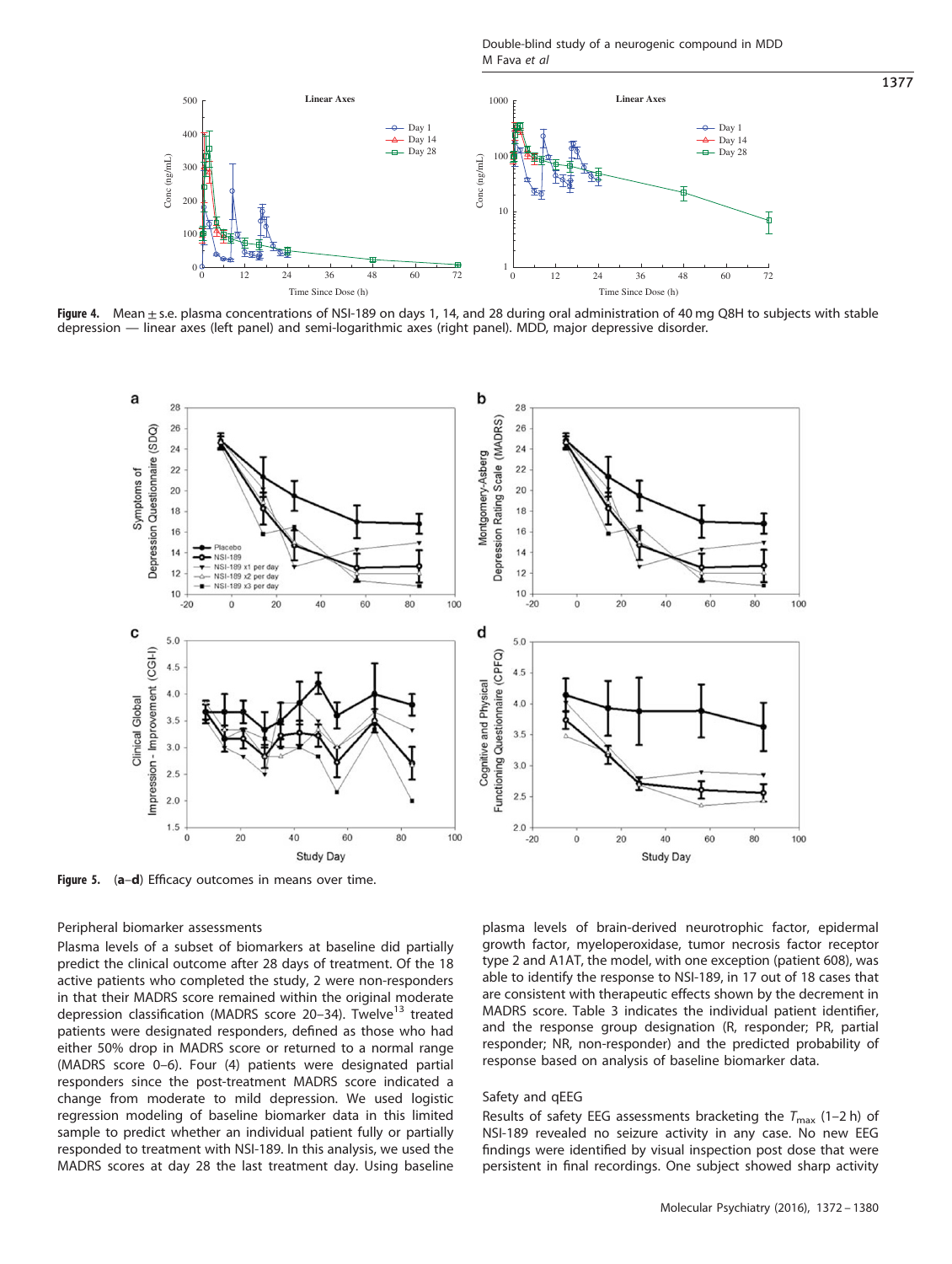Double-blind study of a neurogenic compound in MDD M Fava et al

<span id="page-6-0"></span>

Figure 6. The means over time of the hippocampal and amygdala volumes (a–d).

that was not seen in the recording at discharge. Results of qEEG analyses show increased high-frequency alpha with active treatment and lower high-frequency alpha, or less change with placebo. [Figure 7](#page-7-0) displays the topographs of high-frequency alpha (10–12 Hz) comparing baseline with day 28. This effect is particularly prominent in the left posterior temporal (T5;  $t = 2.45$ ,  $P = 0.0247$ ) and left parietal regions (P3;  $t = 3.31$ ,  $P = 0.004$ ) in the active treatment group and is similar when comparing quantitative EEG at baseline to either day 14 or 28 assessments. Significant univariate effects comparing amplitude from baseline to post-dose assessments are seen only for changes within the active treatment group.

# **DISCUSSION**

The primary aims of this study concerning the analyses of the safety, tolerability and pharmacokinetics of NSI-189 were achieved. In this Phase 1b study, NSI-189, a novel chemical entity that stimulated neurogenesis in earlier studies, was well tolerated, and administration of 40 mg doses of NSI-189 Q24H, Q12H and Q8H for 28 days resulted in accumulation consistent with the mean  $t_{1/2}$  of 17.4–20.5 h, with steady state being reached after 96–120 h, consistent with the  $t_{1/2}$  and independent of the dosing regimen. The study also showed that NSI-189 had significantly greater antidepressant effects than placebo in two (SDQ and CPFQ) of the four depression outcome measures. Although statistical significance was achieved only with the self-rating scales, presumably because of the tighter s.d., the effect size detected with the clinician-rated MADRS (0.95) was similar to the effect sizes of the two self-rated depression outcome measures (0.90 for the SDQ and 0.94 for the CPFQ). Plasma levels of a subset of biomarkers at baseline did partially predict the clinical outcome after 28 days of treatment. MRI data suggested a potential modest

Molecular Psychiatry (2016), 1372 – 1380

increase in hippocampal volume in NSI-189-treated patients, which would be in line with the postulated neurogenetic mechanism underlying NSI-189 treatment, but this was not significant and was not different from the changes observed on the small cohort on placebo, and are purely provided for descriptive purposes. Also note that trends of similar magnitude were observed in the control site, the amygdala, thereby underscoring the possibility of a spurious finding.

The study results are consistent with the growing body of evidence that treatment with antidepressant drugs increases hippocampal neurogenesis and with the hypothesis that pre-clinical neurogenesis matched with confirmatory behavioral assays may be useful as a drug discovery strategy.<sup>[7,8](#page-8-0)</sup>

It is worth noting that the significant benefits on the SDQ and the trends for improvement on the MADRS and CGI-I were maintained steadily beyond the acute phase of the double-blind administration and were still present at day 84, with the exception perhaps of the 40 mg q.d. regimen. This finding is in sharp contrast to the rapid return of symptoms typically observed following discontinuation of standard antidepressants (with relapse rates hovering  $\sim$  20% on placebo 2 months after antidepressant treatment discontinuation). $^{18}$  $^{18}$  $^{18}$  These treatment responses were for the most part in patients who did not restart prior treatments, if they were on any. For the remainder of the patients, the treatments that were restarted were considered not or only partially effective prestudy. Biomarker changes were not collected in the post-treatment period. If replicated in a future study, this observation suggests the presence of unique features of NSI-189, such as a more durable antidepressant effect.

Another interesting finding related to NSI-189 is the significant improvement compared with placebo in cognitive symptoms, as measured by the CPFQ. Future studies should explore whether such pro-cognitive effect may be all explained by the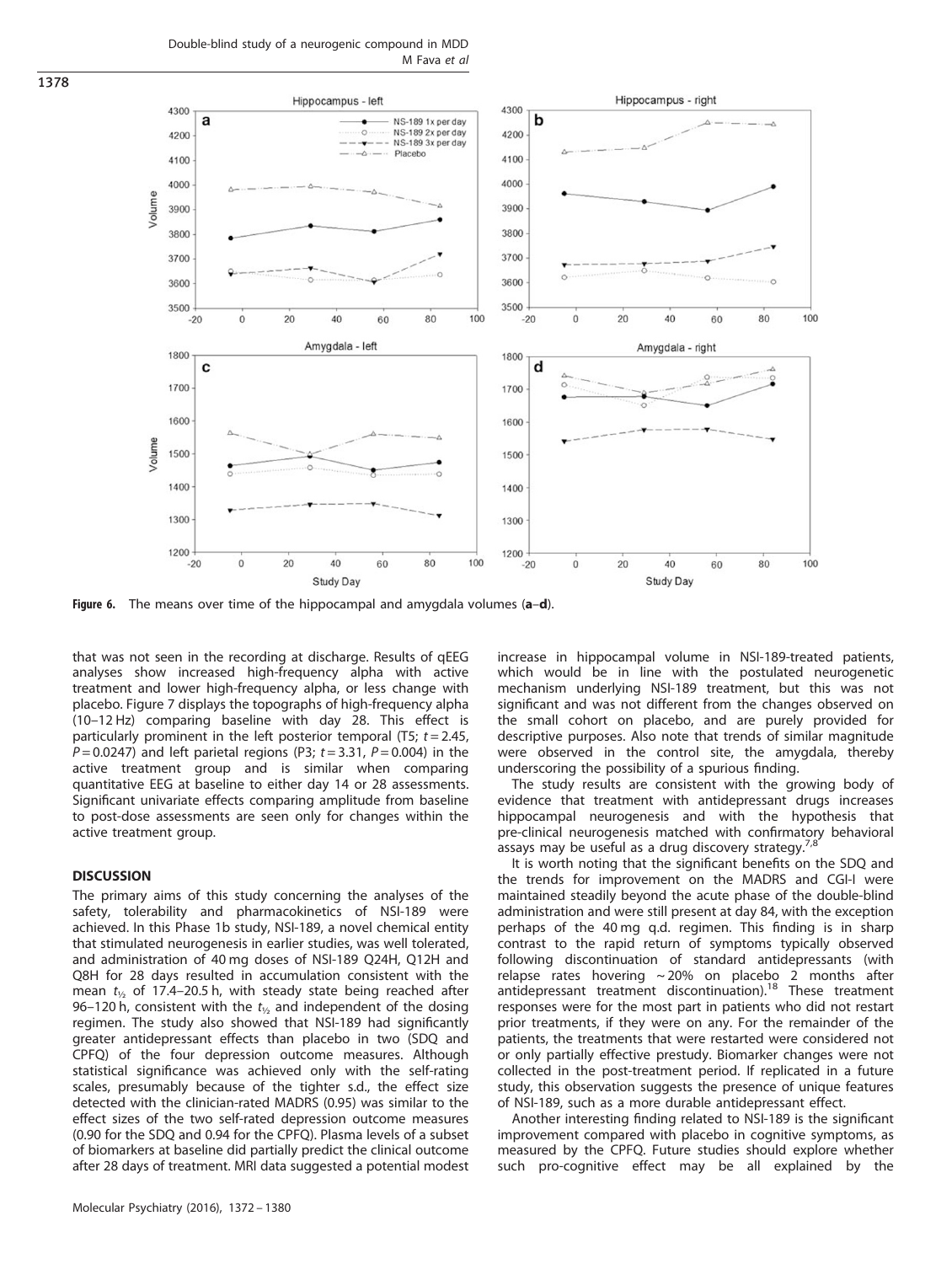<span id="page-7-0"></span>Table 3. Baseline biomarker levels and the probability of response to NSI-189 at day 28

| Pt. ID | Designation | Probablilty |
|--------|-------------|-------------|
| 501    | PR          | 1.000       |
| 502    | R           | 1.000       |
| 504    | R           | 1.000       |
| 505    | R           | 1.000       |
| 506    | R           | 1.000       |
| 508    | <b>NR</b>   | 0.032       |
| 602    | R           | 1.000       |
| 603    | R           | 0.961       |
| 604    | PR          | 1.000       |
| 606    | PR          | 0.998       |
| 608*   | PR*         | $0.000*$    |
| 627    | R           | 0.980       |
| 701    | R           | 1.000       |
| 702    | R           | 0.987       |
| 703    | R           | 0.000       |
| 705    | <b>NR</b>   | 0.031       |
| 706    | R           | 1.000       |
| 707    | R           | 0.995       |

Abbreviations: A1AT, alpha-1-antitrypsin; BNF, brain-derived neurotrophic factor; EGF, epidermal growth factor; MADRS, montgomery-asberg depression scale; MPO, myeloperoxidase; NR, non-responder; PR, partial responder; R, responder; TNFR2, tumor necrosis factor receptor type 2. Indicates the individual patient identifier, and the response group designation (R, PR and NR) and the predicted probability of response based upon analysis of baseline biomarker data. We used partial least squares discriminant analysis to choose the important variables (BDNF, EGF, MPO, TNFR2 and A1AT) in predicting response. One possible outlier (\*) was patient 608 who was designated a partial responder based on a single MADRS score of 16 which indicated a change from moderate to mild depression. The observed probability was consistent with the patient being a NR.



Figure 7. Topographs of high-frequency alpha (10–12 Hz) comparing baseline with day 28.

improvement in depressive symptoms, or instead by specific effects of the increased neurogenesis on cognition, given the established relationship between these two.<sup>[19](#page-8-0)</sup> Exploratory analyses of qEEG changes demonstrated significant changes indicating a direct influence on the nervous system, and these changes were seen only for the active NSI-189 group. Interestingly these findings are best seen in regions near the hippocampus, and were more prominent on the left. Neuropsychological correlates of these changes would be expected to include modulating context regulation of affect. $20$ 

Preliminary analysis of a small sample set with a low 'event per variable' ratio suggests that prediction of response by analyzing peripheral biomarkers may be possible from baseline biomarker profiling in plasma samples. In that regression model brain-derived neurotrophic factor, epidermal growth factor, myeloperoxidase, tumor necrosis factor receptor type 2 and A1AT are key analytes.

The main limitation of the study is the small sample size  $(n = 24)$ and the unbalanced randomization, with 24 subjects assigned to active treatment and only 6 to placebo, although this is a design typical of Phase 1 studies. These two issues may increase the likelihood of false positives. In addition patients who were willing to participate in this study agreed to an inpatient stay, which may not be representative of patients with MDD. Despite these limitations, each cohort seemed to have consistently shown an antidepressant effect and the overall effect sizes were quite robust. MDD treatment trials often have high placebo response rates, and the opportunity for signal detection in a small early phase study is usually quite limited.

However, this Phase 1b study included a series of methodological innovations which may have contributed to the success of the study. Staff psychiatrists/psychologists at the MGH Clinical Trial Network Institute performed independent remote SAFER interviews<sup>9</sup> for screened patients the sites deemed eligible for randomization to assess validity of a diagnosis of depression and eligibility for the study. Therefore, both diagnosis and appropriate illness severity were independently verified. This verification may have contributed to a relatively low placebo response rate, as shown in previous studies of our group.<sup>[21,22](#page-8-0)</sup> Another innovation involves the use of a relatively more comprehensive measure of depression, the self-rated SDQ, a valid and reliable questionnaire assessing psychological, physical and<br>behavioral symptoms of depression.<sup>[13](#page-8-0)</sup> This instrument is more in line with the Research Domain Criteria approach to assessment of depressed patients<sup>[23](#page-8-0)</sup> and includes measures of irritability, anger attacks and anxiety symptoms together with the commonly considered symptoms of depression.

In summary, consistent with findings from our group that a neurogenic combination therapy was more effective than placebo in MDD, $^{24}$  $^{24}$  $^{24}$  a novel neurogenic compound, NSI-189, has shown promise as a potential treatment for MDD in a Phase 1B, double-blind, randomized, placebo controlled, multiple-dose study with three ascending cohorts.

# CONFLICT OF INTEREST

Dr Johe is an employee of Neuralstem. The remainder of the authors have received research support from Neuralstem. For a detailed list of lifetime disclosures of Dr. Fava, please see [http://mghcme.org/faculty/faculty-detail/maurizio\\_fava](http://mghcme.org/faculty/faculty-detail/maurizio_fava)

# ACKNOWLEDGMENTS

The study was supported by Neuralstem.

#### **REFERENCES**

- 1 Fava M, Davidson KG. Definition and epidemiology of treatment-resistant depression. Psychiatr Clin North Am 1996; 19: 179–200.
- 2 Fava M. Diagnosis and definition of treatment-resistant depression. Biol Psychiatry 2003; 53: 649–659.
- 3 Nierenberg AA, Ostacher MJ, Huffman JC, Ametrano RM, Fava M, Perlis RH. A brief review of antidepressant efficacy, effectiveness, indications, and usage for major depressive disorder. J Occup Environ Med 2008; 50: 428–436.